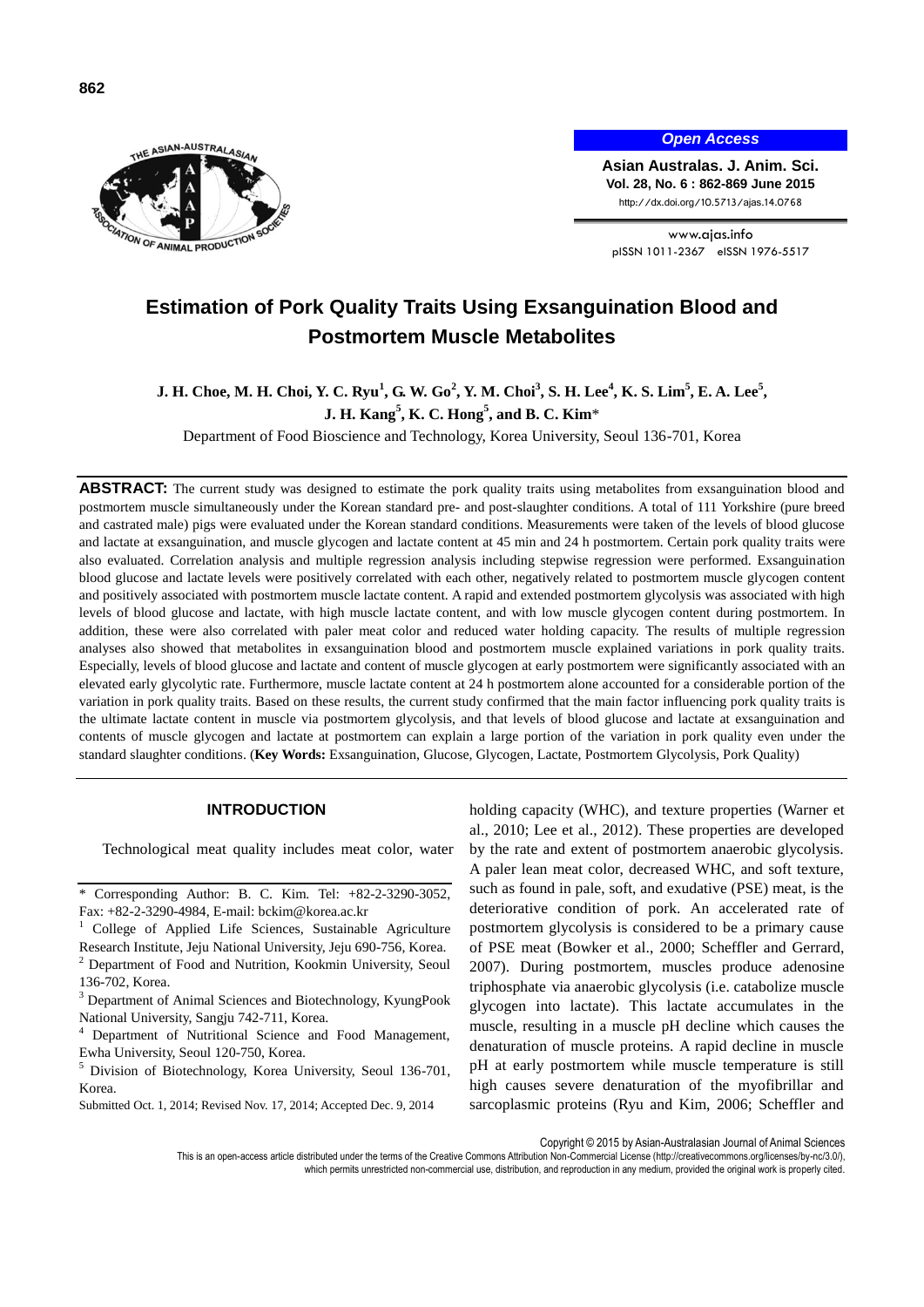Gerrard, 2007). So, measurement of postmortem muscle glycogen and lactate content could help to explain variations in postmortem glycolysis and subsequently pork quality (Kocwin-Podsiadla et al., 2006). Ryu et al. (2005) and Choe et al. (2008) also showed that higher contents of muscle glycogen and lactate at early postmortem was related to paler color and higher drip loss of pork.

There are numerous factors influencing postmortem metabolism, one of which is pre-slaughter stress. In general, stress immediately before slaughter accelerates postmortem glycolysis, resulting in PSE meat in pigs. Hormones and metabolite levels in blood are frequently used to measure livestock stress level. Blood cortisol and lactate levels, particularly, have been used as reliable indicators in many studies (Warriss, 1990; Hambrecht et al., 2004; 2005a, b; Edwards et al., 2010a, b; Choe and Kim, 2014). In addition, Choe and Kim (2014) and Choe et al. (2009) showed that the blood glucose level at exsanguination could be an indicator of stress and that it is strongly associated with pork quality traits. Furthermore, previous studies (Edwards et al., 2010a, b; Choe and Kim, 2014) showed that there are considerable variation in blood glucose and lactate levels although the experimental pigs were under the same standard slaughter conditions. However, most studies about pre-slaughter stress and metabolism imposed artificial stress on livestock. Moreover, there is limited research about the relationship between metabolites from blood and muscle and meat quality simultaneously. There are also few reports investigating how metabolites influence ultimate pork quality traits. Therefore, the objective was to estimate the pork quality traits using metabolites from exsanguination blood and postmortem muscle simultaneously under the Korean standard pre- and post-slaughter conditions.

## **MATERIALS AND METHODS**

#### **Animals, pre-slaughter handling, and slaughter procedure**

All experimental conditions were in accordance with the Korean Animal Protection Act, including detailed provision for transport and slaughter. Treatments, handling conditions, and experimental procedures were controlled and/or approved by the Ministry of Agriculture, Food, and Rural Affairs of South Korea. Slaughter procedure was under the supervision of the Korea Institute for Animal Products Quality Evaluation.

A total of 111 Yorkshire (pure breed castrated male) pigs were evaluated. All pigs were non-carriers of the halothane gene and clinically healthy. The treatment conditions, both before and after slaughter, were same for all pigs. The pigs were divided randomly into different pens in a commercial farm, with a stocking density of 1.0  $m^2$  per pig. The temperature was maintained at  $20\pm2\degree C$ , and artificial light was provided from 0900 to 2100. Water and food were

available *ad libitum* at nipple drinkers and food dispensers. In addition, all pigs were fed the same commercial diet in accordance with the National Research Council (1998). When the pigs reached a live weight of  $115±5$  kg, they were transported to a commercial slaughter facility. Approximately 4 h before transport, feed was withdrawn. The loading and unloading took place as parallel to the ground as possible. Electric prods were not used during loading or unloading. The truck had two straight decks, and a hydraulic lift raised the floor of the deck to create the second deck. The truck was equipped with natural ventilation, and the stocking density was approximately 0.47  $m<sup>2</sup>$  per pig. The pigs were transported for 1 h to the slaughter facility. The pigs were not mixed with unfamiliar pigs during transport or lairage. To reduce stress during lairage, the pigs were showered with water and provided with drinking water *ad libitum*. After being rested for approximately 12 h at the slaughter facility, the pigs were slaughtered. All the pigs were slaughtered during the winter period in one of 4 batches (30, 30, 30, and 21 pigs per batch). The pigs were immobilized through electrical stunning (2 to 4 s with over 1.25 A), shackled by the right leg, and exsanguinated while hanging. At exsanguination, blood samples were collected from each pig. A dehairing process was performed in a scalding-singeing combination by scalding for 3 min at 60°C, and then singeing via passing through gas burner for 10 s at 1,200 $^{\circ}$ C, and any remaining hair was removed using a knife and flame. The carcasses were eviscerated, split into the left and right sides, and then cooled in the chilling room (4°C).

At 45 min postmortem, muscle samples for the analysis of glycogen and lactate contents were taken from the *longissimus lumborum* muscle at the 9th and 10th thoracic vertebrae. After 24 h of chilling, muscle samples for the measurement of muscle glycogen and lactate contents and pork quality traits were taken from the *longissimus lumborum* muscle at the 10th and 15th thoracic vertebrae. The collection of all muscle samples and pH measurements was made on the right side of each carcass.

#### **Blood samples and blood metabolites measurements**

Blood samples were collected from each pig at exsanguination after electrical stunning. The blood samples were collected using tubes treated with potassium oxalate/sodium fluoride (BD Vacutainer fluoride tube; Becton Dickinson, Franklin Lakes, New Jersey, USA) to inhibit further glycolysis. Blood glucose and lactate levels were then measured using hand-held devices (blood glucose: OneTouch Ultra, LifeScan, Inc., Milpitas, California, USA; blood lactate: Lactate Scout, EKF Diagnostics, Barleben, Magdeburg, Germany). All measurements were completed within 10 min of exsanguination at the slaughter facility. Blood glucose level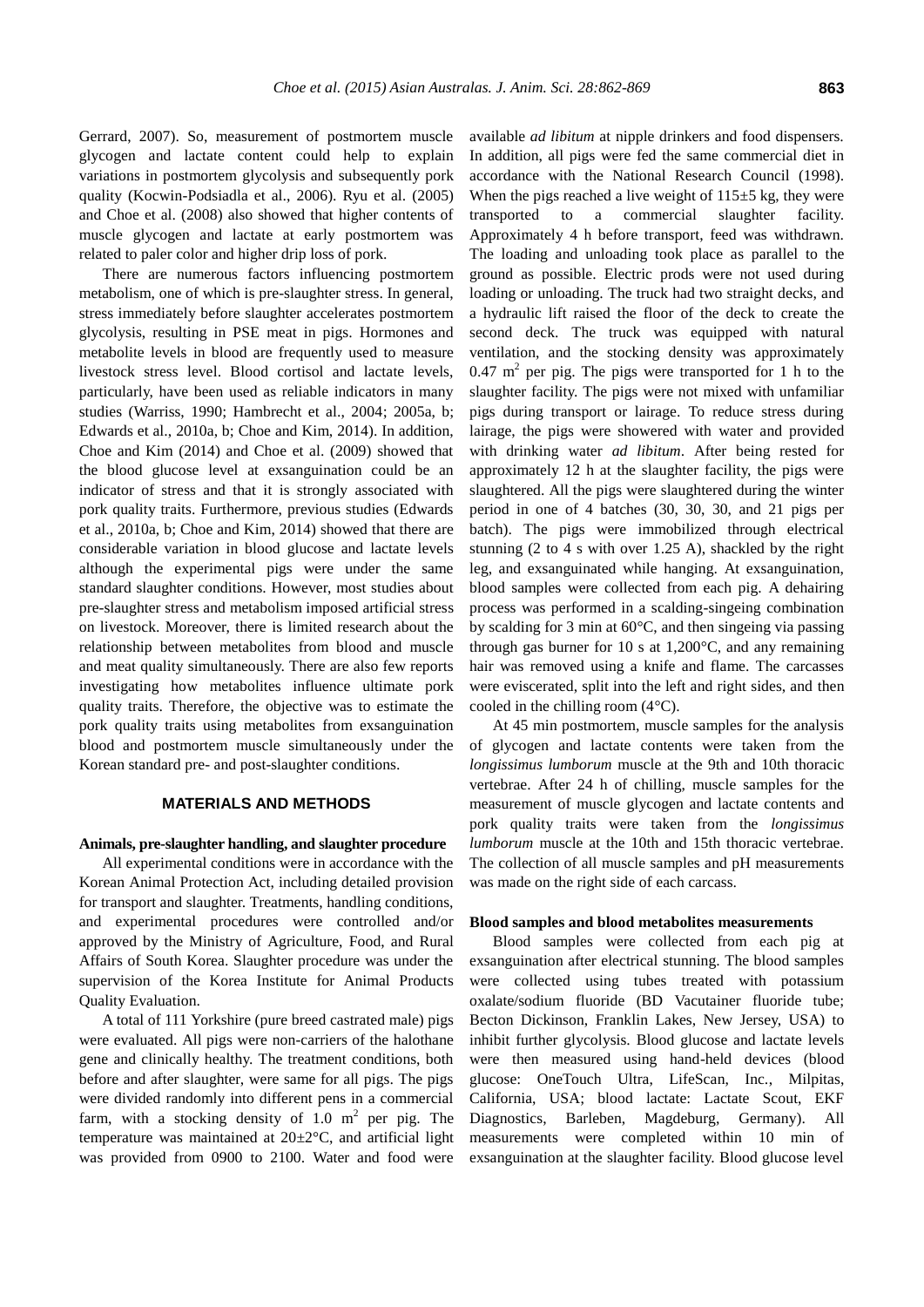was expressed in milligrams per deciliter (mg/dL), and blood lactate level was expressed in millimoles per liter (mmol/L).

#### **Measurement of muscle glycogen and lactate contents**

Glycogen content of muscle was measured via the method described by Dreiling et al. (1987). Approximately 1.5 g of tissue was minced, suspended in 10 mL of 9% cold perchloric acid (PCA), and thoroughly homogenized for 30 to 45 s with a mechanical tissue disrupter. After centrifugation  $(15,000 \times g)$  at 4<sup>o</sup>C), the supernatant was decanted and saved for glycogen determination. An iodine color reagent was prepared by combining 100 mL of saturated CaCl<sub>2</sub> with 1.3 mL of the solution  $(0.26 \text{ g of})$ iodine, 2.6 g of potassium iodide in 10 mL of distilled water) (prepared freshly every day). The 2.6 mL of the iodine color reagent was added to 0.4 mL of the glycogen standards or tissue extracts. In this way, glycogen standard curves were developed for each set of samples so that linear regression equations could be used to determine the glycogen concentrations of the test samples.

Lactate content was determined spectrophotometrically at 340 nm using a commercial kit (Boehringer-Mannheim, Darmstadt, Germany). Approximately 500 mg of muscle was homogenized for 30 s in 2 mL of 1 M PCA. Potassium hydroxide (2 M) was added to neutralize the solution, and distilled water was added to make a final volume of 10 mL. After 20 min of refrigeration and centrifugation, lactic acid concentration was measured.

#### **Pork quality evaluation**

Muscle pH at 45 min postmortem ( $pH_{45 \text{ min}}$ ) and 24 h postmortem ( $pH_{24 h}$ ) was measured in the chilling room directly at the 7th and 8th thoracic vertebrae of each carcass (right side) using a portable pH meter for meat (HI 99163, Hanna instruments, Woonsocket, Rhode Island, USA).

For analysis of meat color, WHC, and Warner-Bratzler shear force (WBS), samples were obtained from the pork loin at the 10th to 15th thoracic vertebrae from the right side of each cold carcass. Meat color was measured with a Minolta Chroma Meter (CR-400, Minolta Camera Co., Tokyo, Japan), following a slightly modified version of the method of Honikel (1998). Samples were cut from the pork loin at 24 h postmortem and placed on a table for 30 min, exposing their surfaces to air without any packaging (for bloom) before color measurement. Triplicate measurements were averaged, and the results were expressed as Commission Internationale de l'Eclairage lightness (L<sup>\*</sup>), redness  $(a^*)$ , and yellowness  $(b^*)$ .

To evaluate the WHC, drip loss, cooking loss (Honikel, 1998), and filter-paper fluid uptake (FFU) (Kauffman et al., 1986) were measured. To determine drip loss, meat samples were cut from the pork loin at 24 h postmortem and weighed immediately to obtain their initial weight of drip loss. The samples were then placed in netting and suspended in an inflated bag, ensuring that the sample was not in contact with the bag. After a 48 h storage period at 4°C, the samples were taken from the bag, gently blotted dry, and reweighed. Drip loss was expressed as a percentage of the sample's initial weight. To measure cooking loss of water, different samples were freshly cut from the pork loin at 24 h postmortem and weighed to obtain their initial weight. The samples were then put in thin-walled polyethylene bags and placed in a continuously boiling water bath. The samples were cooked to 75°C internal temperature and, once this end-point temperature had been reached, the bags were removed from the water bath. Thereafter, the samples were cooled in an ice slurry and kept under chilled conditions  $(1^{\circ}C$  to  $5^{\circ}C)$  until equilibration. Then, the samples were taken from the bag, blotted dry, and reweighed. Cooking loss was expressed as a percentage of the sample's initial weight. For FFU, further samples were cut from the pork loin at 24 h postmortem. Filter paper (Whatman #2, 42.5 mm in diameter, GE Healthcare, Little Chalfont, Buckinghamshire, UK) was pre-weighed, placed on the surface of the sample for just under 2 s to absorb fluids, and weighed. The FFU was expressed as milligrams of exudate absorbed into the filter paper.

To measure WBS, the pork loin was cut into 20-mmthick chops. Pork chops from each sample were cooked to a final core temperature of  $75^{\circ}$ C in a continuously boiling water bath. After cooking, six cores (1.27 cm in diameter), parallel to the longitudinal orientation of the muscle fibers, were taken from each pork chop for WBS measurement. WBS was determined using an Instron Universal Testing Machine (Model Series IX, Instron Co., Norwood, MA, USA) with a Warner-Bratzler shearing device. The samples were sheared perpendicular to the long axis of the core, and the WBS value was calculated taken from the peak of the force curve (Honikel, 1998).

#### **Statistical analysis**

All statistical analysis was performed using the Statistical Analysis System (2009). Pearson correlation coefficients between blood and muscle metabolites or between blood and muscle metabolites and pork quality traits were determined using the CORR procedure. To establish multiple regression models for pork quality traits, blood or muscle metabolites were used as independent variables in the REG procedure. Furthermore, the stepwise procedure was used to examine the percentage of variation in certain pork quality traits explained by blood and muscle metabolites. The qualitative variable (batch) was coded as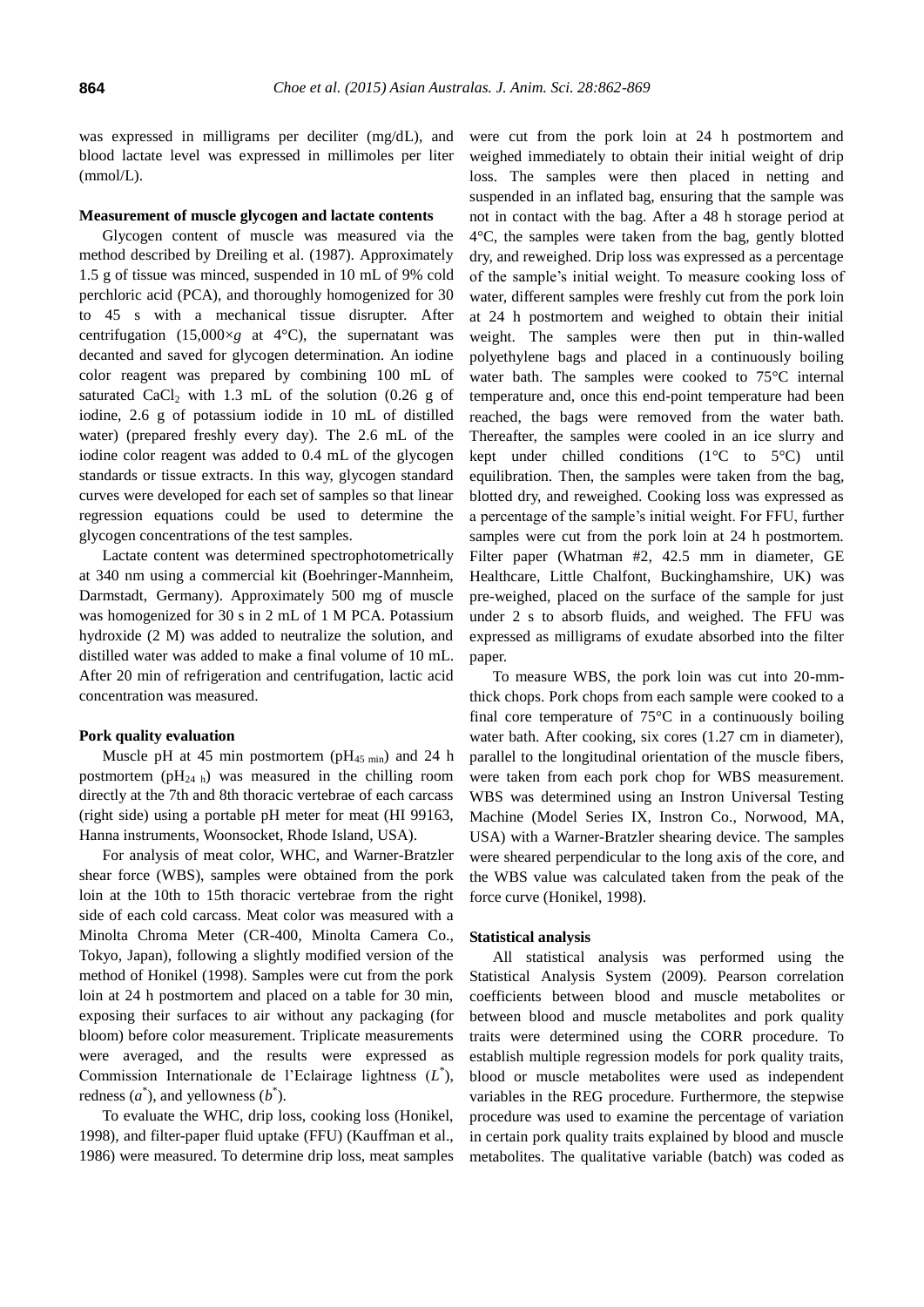**Table 1.** Correlation coefficients between blood glucose and lactate levels and muscle glycogen and lactate contents

|                                                | <b>Blood</b> lactate | Muscle glycogen <sub>45</sub> $_{min}$ | Muscle lactate <sub>45 min</sub> | Muscle glycogen <sub>24 h</sub> | Muscle lactate <sub>24b</sub> |
|------------------------------------------------|----------------------|----------------------------------------|----------------------------------|---------------------------------|-------------------------------|
| Blood glucose <sup>1</sup>                     | $0.46***$            | $-0.25**$                              | $0.51***$                        | $-0.35***$                      | $0.47***$                     |
| Blood lactate                                  |                      | $-0.28**$                              | $0.39***$                        | $-0.10$                         | $0.24*$                       |
| Muscle glycogen <sub>45 min</sub> <sup>2</sup> |                      |                                        | $-0.47***$                       | 0.05                            | $-0.28**$                     |
| Muscle lactate <sub>45 min</sub> <sup>2</sup>  |                      |                                        |                                  | $-0.27**$                       | $0.44***$                     |
| Muscle glycogen <sub>24 h</sub>                |                      |                                        |                                  |                                 | $-0.25**$                     |

 $1$  Blood glucose (mg/dL) and lactate (mmol/L) level measured at exsanguination.

 $2$  Muscle glycogen and lactate content (mg/g) measured at 45 min postmortem.

 $3$  Muscle glycogen and lactate content (mg/g) measured at 24 h postmortem.

*\** p<0.05; \*\* p<0.01; \*\*\* p<0.001.

dummy variables to eliminate their effect on the regression model.

#### **RESULTS**

# **Correlation between levels of blood glucose and lactate and contents of muscle glycogen and lactate**

Table 1 shows the correlation coefficients between the following variables: exsanguination blood glucose and lactate levels and postmortem muscle glycogen and lactate contents. Levels of blood glucose and lactate showed a positive relationship. Blood glucose level was negatively related to muscle glycogen content at postmortem (i.e. 45 min and 24 h postmortem) but positively correlated with muscle lactate content at postmortem. Blood lactate level was also negatively related to muscle glycogen content at 45 min postmortem and positively correlated with muscle lactate content at postmortem. These relationships mean that high levels of blood glucose and lactate are associated with not only rapid glycolytic rate at early postmortem (glycogen and lactate contents measured at 45 min postmortem) but also extended postmortem glycolysis (glycogen and lactate contents measured at 24 h postmortem). There are negative correlations between postmortem muscle glycogen and lactate contents.

# **Correlation between blood and muscle metabolites and pork quality traits**

There are significant relationships between metabolites

in exsanguination blood and postmortem muscle and pH, lightness, and WHC (Table 2). Blood glucose level is negatively related to muscle  $pH_{45 \text{ min}}$  and  $pH_{24 \text{ h}}$  and positively correlated to lightness, FFU, and drip loss. Blood lactate level is also negatively related to postmortem muscle pH and positively correlated with FFU and drip loss. Higher levels of exsanguination blood metabolites were associated with paler color and decreased WHC.

Muscle glycogen content at 45 min postmortem had a positive relationship with muscle  $pH_{45 \text{ min}}$  and negative relationship with lightness, FFU, and drip loss. Muscle glycogen content at 24 h postmortem exhibited similar relationships, except that it was significantly correlated with muscle pH<sub>24 h</sub>, rather than muscle pH<sub>45 min</sub>. On the other hand, muscle lactate content at both 45 min and 24 h postmortem were negatively related to postmortem muscle pH and positively correlated with lightness, FFU, and drip loss. Lower glycogen content and higher lactate content in postmortem muscle were correlated with deteriorative pork quality.

# **Influence of blood and muscle metabolites with pork quality traits**

Multiple regression analysis including stepwise regression was performed to investigate the influence of exsanguination blood metabolites (Table 3), postmortem muscle metabolites (Table 4), or both the blood and muscle metabolites together (Table 5) on pork quality traits. Levels of blood glucose and lactate at exsanguination explained

**Table 2.** Correlation coefficients between blood and muscle metabolites and certain pork quality traits

|                                                | $pH_{45 \text{ min}}$ | $pH_{24h}$ | Lightness | <b>FFU</b> | Drip loss  | Cooking loss | <b>WBS</b> |
|------------------------------------------------|-----------------------|------------|-----------|------------|------------|--------------|------------|
| Blood glucose <sup>1</sup>                     | $-0.41***$            | $-0.51***$ | $0.25**$  | $0.35***$  | $0.32***$  | 0.01         | $-0.16$    |
| Blood lactate <sup>1</sup>                     | $-0.40***$            | $-0.20*$   | 0.15      | $0.41***$  | $0.35***$  | 0.10         | $-0.26**$  |
| Muscle glycogen <sub>45 min</sub> <sup>2</sup> | $0.67***$             | $-0.01$    | $-0.23*$  | $-0.20*$   | $-0.34***$ | $-0.20*$     | 0.14       |
| Muscle lactate <sub>45 min</sub> <sup>2</sup>  | $-0.53***$            | $-0.30**$  | $0.20*$   | $0.33***$  | $0.32***$  | 0.02         | $-0.18$    |
| Muscle glycogen <sub>24 h</sub>                | 0.16                  | $0.40***$  | $-0.28**$ | $-0.25**$  | $-0.22*$   | $-0.04$      | 0.04       |
| Muscle lactate <sub>24 h</sub> <sup>3</sup>    | $-0.30**$             | $-0.55***$ | $0.53***$ | $0.51***$  | $0.61***$  | 0.14         | $-0.09$    |

FFU, filter-paper fluid uptake; WBS, Warner-Bratzler shear force.

 $1$  Blood glucose (mg/dL) and lactate (mmol/L) level measured at exsanguination.

<sup>2</sup> Muscle glycogen and lactate content (mg/g) measured at 45 min postmortem.

<sup>3</sup> Muscle glycogen and lactate content (mg/g) measured at 24 h postmortem.

\* p<0.05; \*\* p<0.01; \*\*\* p<0.001.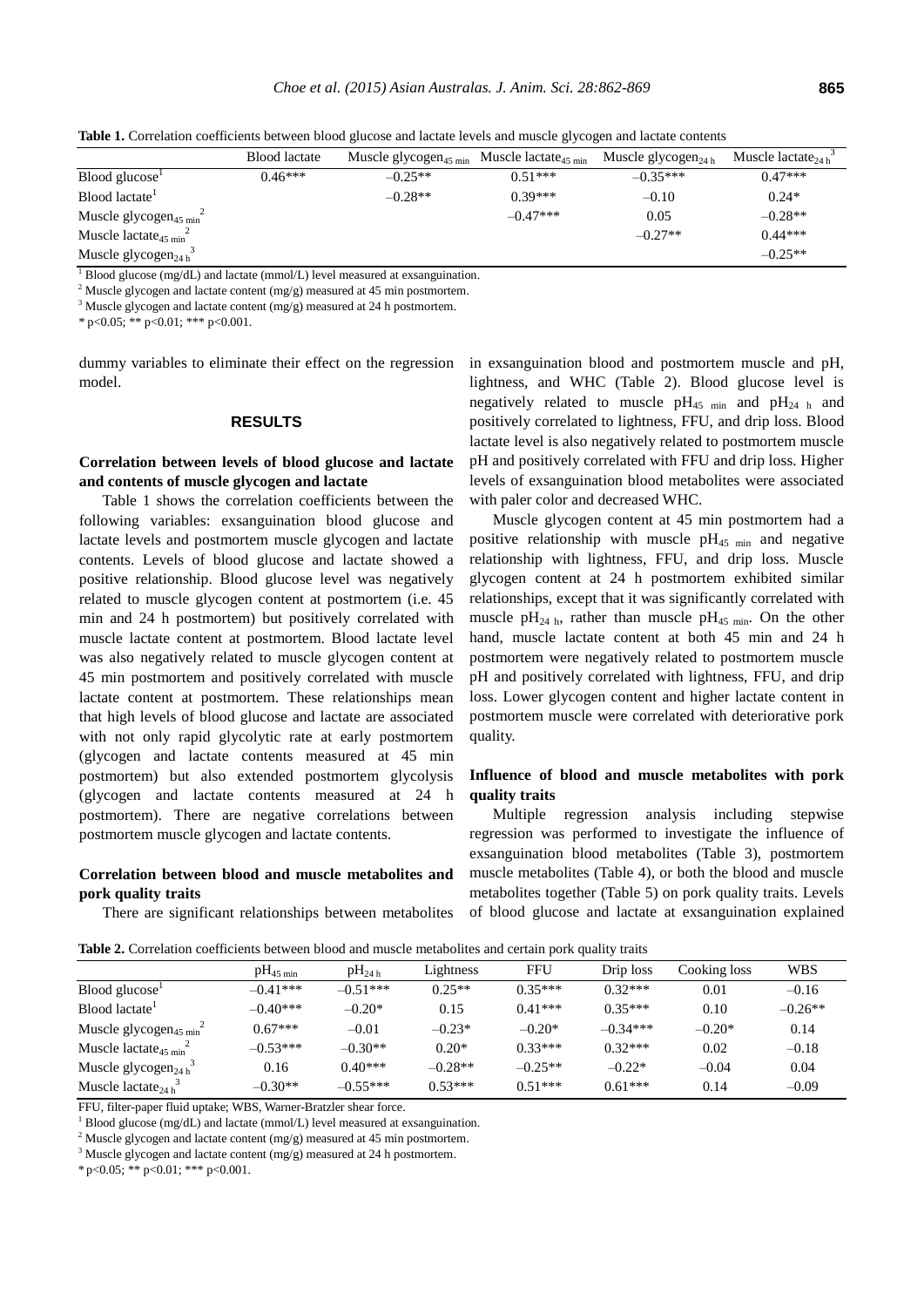| Pork quality traits   |           |                      | Blood metabolites level | $R^2$ |              |  |
|-----------------------|-----------|----------------------|-------------------------|-------|--------------|--|
|                       | Intercept | Glucose <sup>1</sup> | Lactate <sup>1</sup>    |       | Significance |  |
| $pH_{45 \text{ min}}$ | 6.534     | $-0.001$             | $-0.014$                | 0.218 | ***          |  |
| $pH_{24h}$            | 5.794     | $-0.001$             | $-0.001$                | 0.240 | ***          |  |
| Lightness             | 43.607    | 0.015                | 0.022                   | 0.086 | *            |  |
| <b>FFU</b>            | 4.062     | 0.061                | 1.086                   | 0.210 | ***          |  |
| Drip loss             | 1.196     | 0.007                | 0.105                   | 0.162 | ***          |  |
| <b>WBS</b>            | 64.089    | $-0.002$             | $-0.680$                | 0.074 | ∗            |  |

**Table 3.** Multiple regression models for certain pork quality traits using blood glucose and lactate levels measured at exsanguination

FFU, filter-paper fluid uptake; WBS, Warner-Bratzler shear force.

 $1$  Blood glucose (mg/dL) and lactate (mmol/L) level measured at exsanguination.

*\** p<0.05; \*\*\* p<0.001.

21.8% and 24% of the variation in muscle  $pH_{45 \text{ min}}$  and  $pH_{24h}$ , respectively. They also accounted for 21% and 16.2% of the variation in FFU and drip loss, respectively. On the other hand, compared to blood metabolite levels, contents of muscle glycogen and lactate at postmortem explained a higher proportion of the variation in pork quality traits. Over 40% of the variability in postmortem muscle pH was explained by muscle metabolite content. Metabolites contents in postmortem muscle accounted for over 40% of the variation in lightness and drip loss. The variability of FFU was also explained up to 31.2% by muscle metabolite content.

When a stepwise regression analysis using metabolites from both exsanguination blood and postmortem muscle was carried out, the variability of pork quality traits was explained slightly further. Blood metabolites and muscle metabolites at 45 min postmortem accounted for 54.4% of variation in muscle pH<sub>45 min</sub>. In the case of muscle pH<sub>24 h</sub>, 46.2% of the variation was explained by blood and muscle metabolites. In fact, muscle lactate content at 24 h postmortem alone accounted for 30.1% of the variation. Variability of lightness, FFU, and drip loss showed similar

**Table 4.** Multiple regression models for certain pork quality traits using muscle glycogen and lactate contents measured at 45 min and 24 h postmortem

| Pork quality traits |           | Muscle metabolites content |                                                |                          |                         |       | Significance |
|---------------------|-----------|----------------------------|------------------------------------------------|--------------------------|-------------------------|-------|--------------|
|                     | Intercept | Glycogen <sub>45 min</sub> | $\text{Lactate}_{45 \text{ min}}$ <sup>+</sup> | Glycogen <sub>24 h</sub> | Lactate <sub>24 h</sub> | $R^2$ |              |
| $pH_{45 \min}$      | 6.030     | 0.557                      | 0.261                                          | $-0.048$                 | $-0.026$                | 0.522 | ***          |
| $pH_{24h}$          | 6.503     | $-0.130$                   | 0.627                                          | $-0.018$                 | $-0.106$                | 0.414 | ***          |
| Lightness           | 32.495    | $-1.936$                   | $-9.814$                                       | $-0.247$                 | 2.244                   | 0.406 | ***          |
| <b>FFU</b>          | $-47.565$ | $-4.315$                   | $-35.495$                                      | 1.063                    | 10.267                  | 0.312 | ***          |
| Drip loss           | $-6.489$  | $-1.348$                   | $-3.011$                                       | 0.012                    | 1.455                   | 0.435 | ***          |
| Cooking loss        | 25.764    | $-2.818$                   | 0.161                                          | $-0.025$                 | 0.800                   | 0.101 | ∗            |

FFU, filter-paper fluid uptake.

<sup>1</sup> Muscle glycogen and lactate content  $(mg/g)$  measured at 45 min postmortem.

<sup>2</sup> Muscle glycogen and lactate content (mg/g) measured at 24 h postmortem.

*\** p<0.05; \*\*\* p<0.001.

|                                                  | $\rm{pH}_{45\,\rm{min}}$ | $pH_{24h}$ | Lightness | <b>FFU</b> | Drip loss | Cooking loss | <b>WBS</b> |  |  |
|--------------------------------------------------|--------------------------|------------|-----------|------------|-----------|--------------|------------|--|--|
| Blood metabolites measured at exsanguination     |                          |            |           |            |           |              |            |  |  |
| Glucose                                          | 7 $9^{1,***}$            | $90***$    |           |            |           |              |            |  |  |
| Lactate                                          | $1.7**$                  |            |           | $9.2***$   | $4.8**$   |              | $7.3**$    |  |  |
| Muscle metabolites measured at 45 min postmortem |                          |            |           |            |           |              |            |  |  |
| Glycogen                                         | 44.8***                  | $3.9*$     | 1.7       |            | $2.2*$    | $7.3**$      |            |  |  |
| Lactate                                          |                          |            |           |            |           |              |            |  |  |
| Muscle metabolites measured at 24 h postmortem   |                          |            |           |            |           |              |            |  |  |
| Glycogen                                         |                          | $3.2*$     | $2.5*$    | 1.6        |           |              |            |  |  |
| Lactate                                          |                          | $30.1***$  | $35.5***$ | $27.7***$  | $39.1***$ | 2.8          |            |  |  |
| Cumulative contribution                          | 54.4                     | 46.2       | 39.7      | 38.5       | 46.2      | 10.1         | 7.3        |  |  |

FFU, filter-paper fluid uptake; WBS, Warner-Bratzler shear force.

<sup>1</sup> Percentage of partial  $R^2$ 

*\** p<0.05; \*\* p<0.01; \*\*\* p<0.001.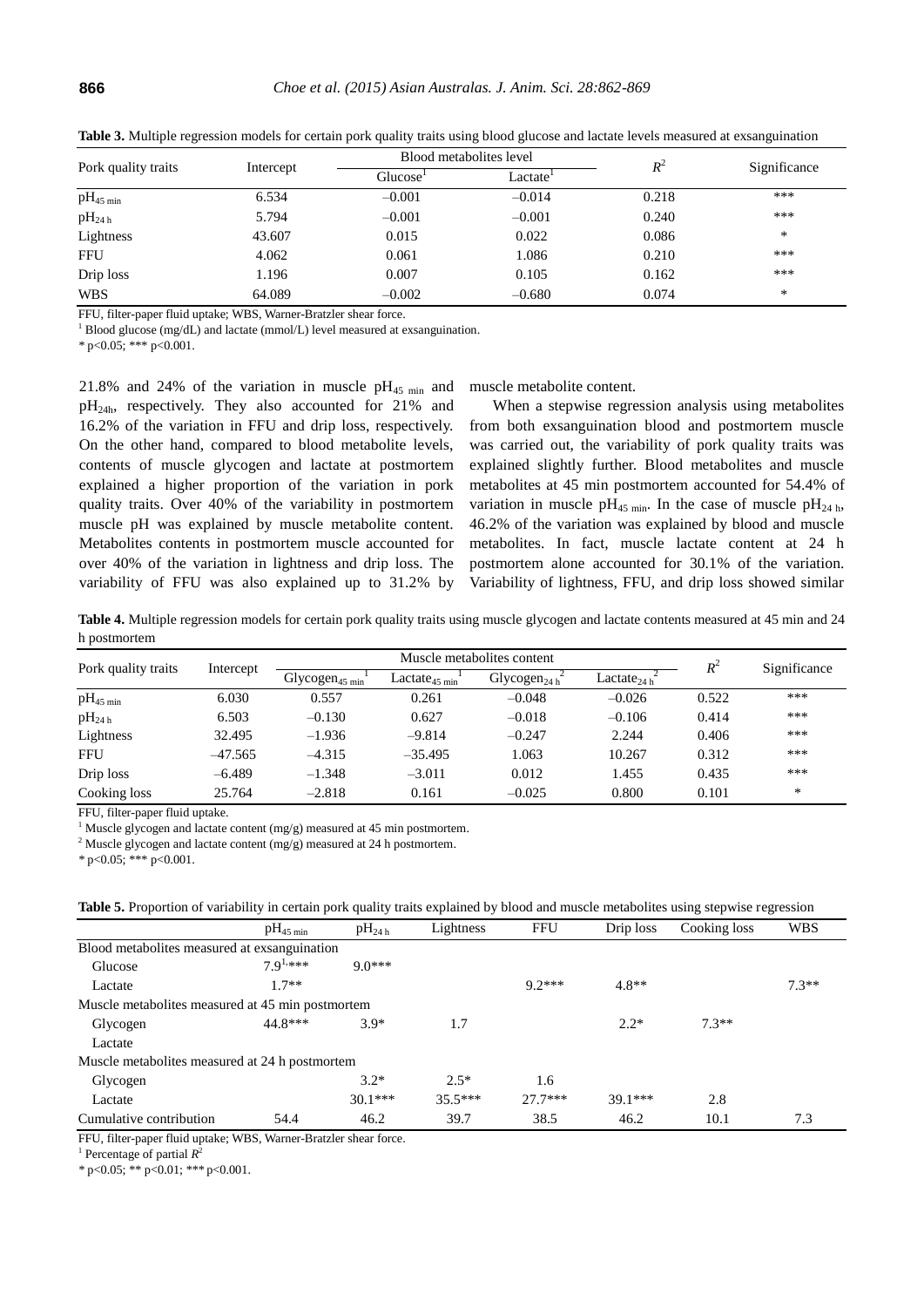tendencies, with muscle lactate content at 24 h postmortem alone explaining a considerable portion of the variation once again.

# **DISCUSSION**

One of the interesting subjects in meat science is preslaughter stress because pre-slaughter stress causes variations in postmortem muscle metabolism and subsequently influences meat quality (Warriss, 1990; D'Souza et al., 1998a, b; Faucitano, 1998; Hambrecht et al., 2004; 2005a, b; Edwards et al., 2010a, b; Koknaroglu and Akunal, 2013; Choe and Kim, 2014). Specifically, stress just before slaughter accelerates the glycolytic rate, resulting in rapid decline in muscle pH and consequently deteriorative meat quality (D'Souza et al., 1998a, b; van der Wal et al., 1999; Hambrecht et al., 2004; 2005a; Edwards et al., 2010a). Blood glucose and lactate levels at exsanguination are usually used to measure livestock stress levels. Blood lactate level is one of the most reliable indicators of stress level and is partially associated with meat quality (Warriss et al., 1994; Hambrecht et al., 2004; 2005a, b; Edwards et al., 2010a, b; Warriss, 2010; Choe and Kim, 2014). On the other hand, blood glucose level is an indirect indicator of stress because there are numerous factors which influence blood glucose level (Shaw and Tume, 1992; Mota-Rojas et al., 2012; Choe and Kim, 2014). Nevertheless, Choe and Kim (2014) and Choe et al. (2009) showed that blood glucose and lactate levels at exsanguination were significantly related to pork quality traits.

In the current study, exsanguination blood glucose and lactate levels were positively related with each other. Similarly, Choe and Kim (2014) showed that blood glucose levels are positively correlated with blood lactate and cortisol levels. A physiological response to stress is the activation of two main neuroendocrine systems, the hypothalamic-pituitary-adrenocortical (HPA) axis and the sympathetic nervous system. Stimulating the HPA axis releases cortisol, which elevates blood glucose level via gluconeogenesis (Warriss, 2010). Stimulating the sympathoadrenal system leads to an increase in blood glucose level due to a rapid breakdown of liver glycogen. In addition, livestock consume energy via anaerobic glycolysis under stressful conditions, resulting in increased blood lactate level (Warriss, 2010; Foury et al., 2011; Choe and Kim, 2014).

Kocwin-Podsiadla et al. (2006) have reported that the change of metabolite levels in postmortem muscle indicates normal and deteriorative quality meat, such as PSE and acid meat. Especially, glycogen and lactate contents in the muscle were the significant indicator of muscle pH change and ultimate quality conditions. Choe et al. (2008) also showed that different levels of glycogen and lactate content in postmortem muscle can explain the rate and extent of postmortem glycolysis. In that study, muscle lactate content at early postmortem was associated with the early postmortem glycolytic rate, while muscle glycogen content at early postmortem was related to ultimate muscle pH. Similarly, the current study showed that blood glucose and lactate levels were negatively related to postmortem muscle glycogen content and positively correlated with muscle lactate content. Exsanguination blood metabolite levels were also associated with a rapid and extended postmortem glycolysis. Furthermore, muscle lactate content at early postmortem was negatively correlated with muscle  $pH_{45 \text{ min}}$ . However, there was no significant relationship between the muscle glycogen content measured at 45 min postmortem and muscle  $pH_{45 \text{ min}}$ . Similar results were observed in the study of Edwards et al. (2010a), showing that exsanguination blood lactate level was negatively related to muscle pH measured at 60 min postmortem. D'Souza et al. (1998a) reported that muscles with lower glycogen and higher lactate content caused by handling stress showed lower muscle pH postmortem. Hambrecht et al. (2004; 2005a) also observed similar results.

The rate and extent of postmortem pH decline have a strong impact on the development of pork quality (D'Souza et al., 1998a, b; Kocwin-Podsiadla et al., 2006; Ryu and Kim, 2006; Scheffler and Gerrard, 2007). A rapid and extended postmortem glycolysis causes severe denaturation of myofibrillar and sarcoplasmic proteins (Joo et al., 1999). It is obvious that severely denatured muscle proteins have a negative effect on pork quality, resulting in both a lighter color and reduced WHC. D'Souza et al. (1998a) showed that low glycogen and high lactate content during postmortem due to poor handling just prior to slaughter caused a rapid glycolytic rate, high amounts of exudate, and a high incidence of PSE meat. Hambrecht et al. (2005a, b) similarly reported that low glycogen and high lactate at postmortem decrease WHC. Ryu et al. (2005) showed that high muscle lactate content at 24 h postmortem was closely correlated with decreased muscle pH, reduced protein solubility, paler color, and high fluid loss. Kocwin-Podsiadla et al. (2006) have reported that the change in postmortem muscle pH can be used to diagnose normal and deteriorative meat. In addition, Choe et al. (2009) and Choe and Kim (2014) showed that high levels of blood glucose and lactate levels were also significantly correlated with deteriorative pork quality. As expected, the results of the current study were consistent with those of previous ones. Paler colors and high amounts of fluid loss were significantly associated with high levels of blood glucose and lactate at exsanguination and low contents of glycogen and high lactate in postmortem muscle. Particularly, correlation coefficients between muscle lactate content at 24 h postmortem and muscle  $pH_{24 h}$ , lightness, FFU, and drip loss, respectively, had higher values than others. This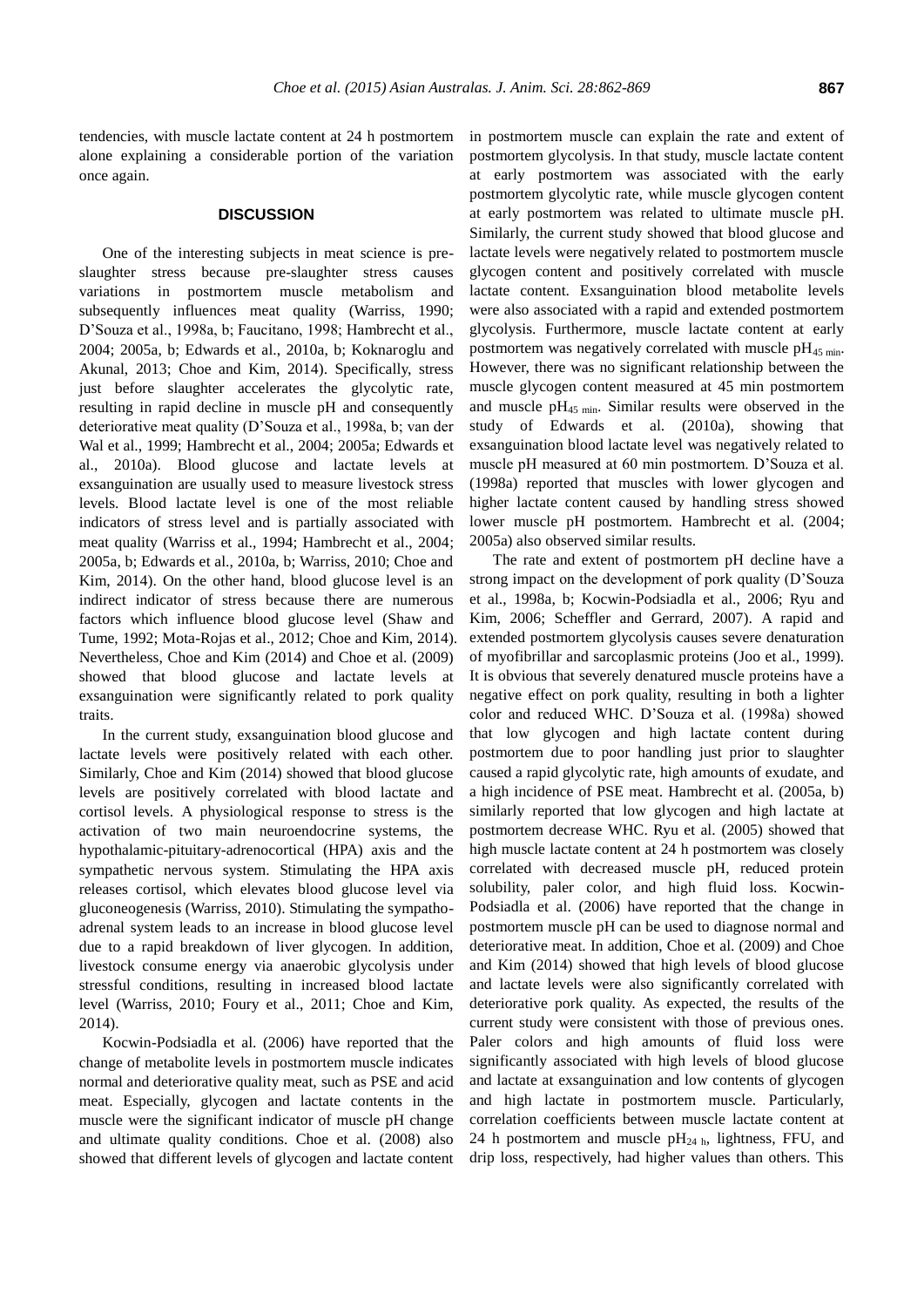confirmed again that pork quality traits are significantly affected by the accumulation of lactate from postmortem glycolysis.

Hambrecht et al. (2004) reported that blood lactate level and glycolytic potential explained a considerable portion of the variation in lightness and drip loss. Blood lactate level alone explained about 30% of the variation in lightness and drip loss but blood lactate level and glycolytic potential together could explain about 50% (Hambrecht et al., 2004). In the current study, exsanguination blood glucose and lactate levels explained approximately 20% of the variation in muscle pH and FFU, and about 15% of the variation in drip loss. On the other hand, muscle glycogen and lactate content measured at 45 min and 24 h postmortem accounted for 31% to 52% of variation in muscle pH, lightness, FFU, and drip loss. The study of Hambrecht et al. (2004) imposed pre-slaughter stress on experimental pigs, but in the current study, all experimental pigs were under the Korean standard pre-slaughter condition. This difference may explain the lower  $R<sup>2</sup>$  values of the result of multiple regression analysis in the present study compared to those of Hambrecht et al. (2004).

Stepwise regression analysis is a type of multiple regression analysis for selecting independent variables that have an impact on the dependent ones or can explain a higher proportion of their variation (Lee et al., 2012). The current study showed that levels of blood glucose and lactate at exsanguination and muscle glycogen content at 45 min postmortem explained 54.4% of the variation in muscle  $pH_{45 \text{ min}}$ . On the other hand, muscle lactate content at 24 h postmortem accounted for a considerable portion of the variability of muscle  $pH_{24 h}$ , lightness, FFU, and drip loss. Other metabolite concentrations in blood and muscle accounted for a small portion of variation in pork quality traits.

#### **CONCLUSION**

The current study showed that high levels of exsanguination blood glucose and lactate were associated low content of glycogen and high content of lactate in postmortem muscle. In addition, these metabolite levels were associated with accelerated and extended postmortem anaerobic glycolysis, resulting in paler color and reduced WHC. Stepwise regression also showed metabolite levels from exsanguination blood and postmortem muscle accounted for up to 54.5% of variation in pork quality. Especially, ultimate lactate content in postmortem muscle explained a considerable variation (27.7% to 39.1%) in pork quality traits. These results indicated that a major factor which effects pork quality is the ultimate lactate content in muscle through postmortem glycolysis and that exsanguination blood glucose and lactate levels and postmortem muscle glycogen and lactate contents can

explain a large portion of the variation in pork quality even under the standard slaughter conditions.

## **ACKNOWLEDGMENTS**

This research was supported by a Korea University Grant. The authors thank the Institute of Biomedical Science and Food Safety, Korea University Food Safety Hall, for providing the equipment and facilities.

# **REFERENCES**

- Bowker, B. C., A. L. Grant, J. C. Forrest, and D. E. Gerrard. 2000. Muscle metabolism and PSE pork. J. Anim. Sci. 79(e-suppl):1- 8.
- Choe, J. H. and B. C. Kim. 2014. [Association of blood glucose,](Association%20of%20blood%20glucose,%20blood%20lactate,%20serum%20cortisol%20levels,%20muscle%20metabolites,%20muscle%20fiber%20type%20composition,%20and%20pork%20quality%20traits)  [blood lactate, serum cortisol levels, muscle metabolites,](Association%20of%20blood%20glucose,%20blood%20lactate,%20serum%20cortisol%20levels,%20muscle%20metabolites,%20muscle%20fiber%20type%20composition,%20and%20pork%20quality%20traits)  [muscle fiber type composition, and pork quality traits.](Association%20of%20blood%20glucose,%20blood%20lactate,%20serum%20cortisol%20levels,%20muscle%20metabolites,%20muscle%20fiber%20type%20composition,%20and%20pork%20quality%20traits) Meat Sci. 97:137-142.
- Choe, J. H., Y. M. Choi, S. H. Lee, Y. J. Nam, Y. C. Jung, H. C. Park, Y. Y. Kim, and B. C. Kim. 2009. [The relation of blood](http://www.sciencedirect.com/science/article/pii/S0309174009000898)  [glucose level to muscle fiber characteristics and pork quality](http://www.sciencedirect.com/science/article/pii/S0309174009000898)  [traits.](http://www.sciencedirect.com/science/article/pii/S0309174009000898) Meat Sci. 83: 62-67.
- Choe, J. H., Y. M. Choi, S. H. Lee, H. G. Shin, Y. C. Ryu, K. C. Hong, and B. C. Kim. 2008. [The relation between glycogen,](http://www.sciencedirect.com/science/article/pii/S0309174007004214)  [lactate content and muscle fiber type composition, and their](http://www.sciencedirect.com/science/article/pii/S0309174007004214)  [influence on postmortem glycolytic rate and pork quality.](http://www.sciencedirect.com/science/article/pii/S0309174007004214) Meat Sci. 80:355-362.
- D'Souza, D. N., F. R. Dunshea, R. D. Warner, and B. J. Leury. 1998a. [The effect of handling pre-slaughter and carcass](http://www.sciencedirect.com/science/article/pii/S0309174098000552)  [processing rate post-slaughter on pork quality.](http://www.sciencedirect.com/science/article/pii/S0309174098000552) Meat Sci. 50: 429-437.
- D'Souza, D. N., B. J. Leury, F. R. Dunshea, and R. D. Warner. 1998b[. Effect of on-farm and pre-slaughter handling of pigs on](http://www.publish.csiro.au/paper/A98010.htm)  [meat quality.](http://www.publish.csiro.au/paper/A98010.htm) Aust. J. Agric. Res. 49:1021-1025.
- Dreiling, C. E., D. E. Brown, L. Casale, and L. Kelly. 1987. [Muscle glycogen: Comparison of iodine binding and enzyme](http://www.sciencedirect.com/science/article/pii/030917408790009X)  [digestion assays and application to meat samples.](http://www.sciencedirect.com/science/article/pii/030917408790009X) Meat Sci. 20:167-177.
- Edwards, L. N., T. E. Engle, J. A. Correa, M. A. Paradis, T. Grandin, and D. B. Anderson. 2010a[. The relationship between](http://www.sciencedirect.com/science/article/pii/S030917401000046X)  [exsanguination blood lactate concentration and carcass quality](http://www.sciencedirect.com/science/article/pii/S030917401000046X)  [in slaughter pigs.](http://www.sciencedirect.com/science/article/pii/S030917401000046X) Meat Sci. 85:435-440.
- Edwards, L. N., T. Grandin, T. E. Engle, S. P. Porter, M. J. Ritter, A. A. Sosnicki, and D. B. Anderson. 2010b. [Use of](http://www.sciencedirect.com/science/article/pii/S030917401000207X)  [exsanguination blood lactate to assess the quality of pre](http://www.sciencedirect.com/science/article/pii/S030917401000207X)[slaughter pig handling.](http://www.sciencedirect.com/science/article/pii/S030917401000207X) Meat Sci. 86:384-390.
- Faucitano, L. 1998. [Preslaughter stressors effects on pork: A](http://onlinelibrary.wiley.com/doi/10.1111/j.1745-4573.1998.tb00662.x/abstract)  [review.](http://onlinelibrary.wiley.com/doi/10.1111/j.1745-4573.1998.tb00662.x/abstract) J. Muscle Foods 9:293-303.
- Foury, A., B. Lebret, P. Chevillon, A. Vautier, C. Terlouw, and P. Mormede. 2011. [Alternative rearing systems in pigs:](http://journals.cambridge.org/action/displayAbstract?fromPage=online&aid=8361096&fileId=S1751731111000784)  [Consequences on stress indicators at slaughter and meat](http://journals.cambridge.org/action/displayAbstract?fromPage=online&aid=8361096&fileId=S1751731111000784)  [quality.](http://journals.cambridge.org/action/displayAbstract?fromPage=online&aid=8361096&fileId=S1751731111000784) Animal 5:1620-1625.
- Hambrecht, E., J. J. Eissen, D. J. Newman, C. H. M. Smits, L. A. den Hartog, and M. W. A. Verstegen. 2005a. [Negative effects](http://www.ncbi.nlm.nih.gov/pubmed/15644517)  [of stress immediately before slaughter on pork quality are](http://www.ncbi.nlm.nih.gov/pubmed/15644517)  [aggravated by suboptimal transport and lairage conditions.](http://www.ncbi.nlm.nih.gov/pubmed/15644517) J. Anim. Sci. 83:440-448.